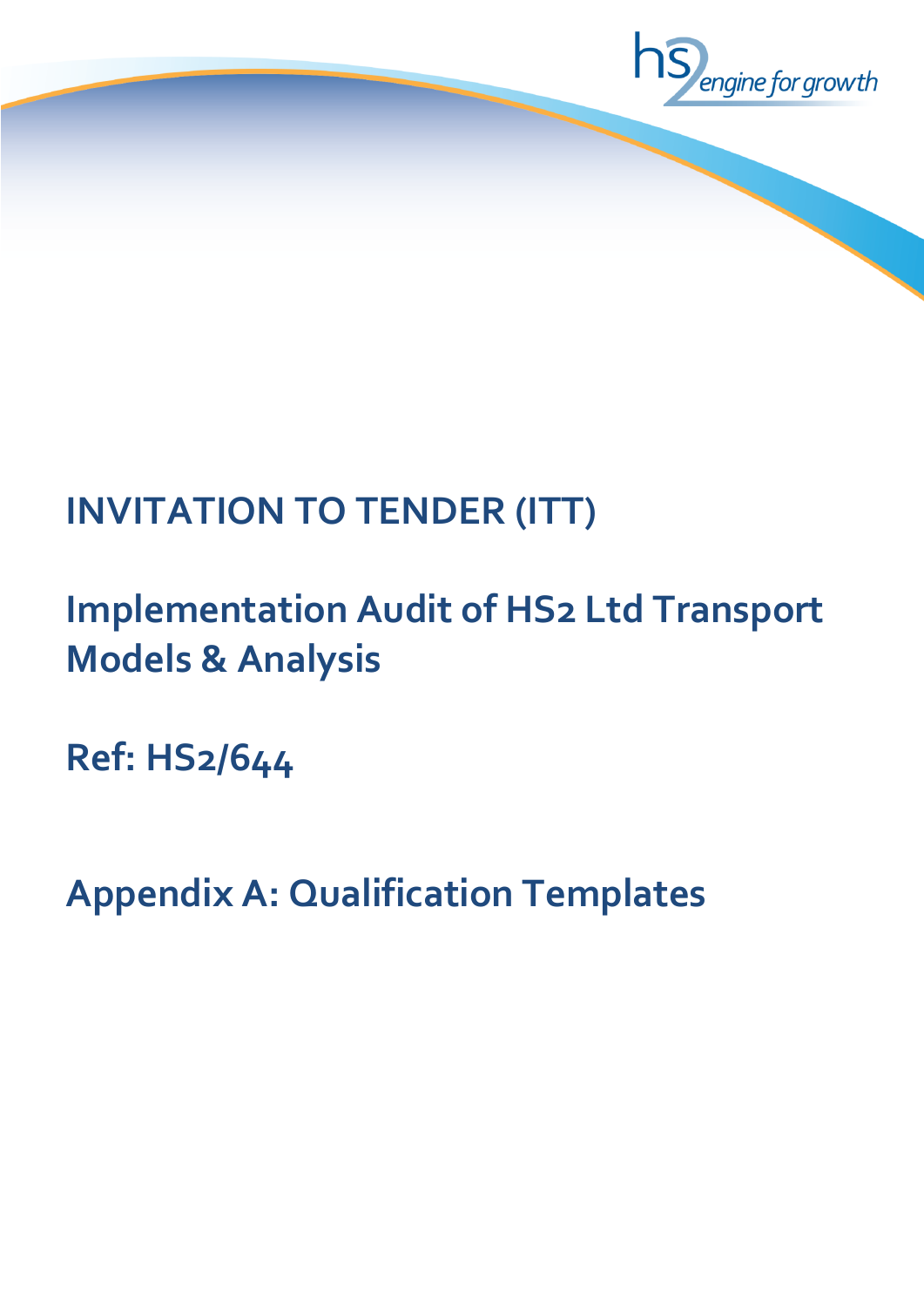

### **Part 1: Form of Tender**

#### **Implementation Audit of HS2 Ltd Transport Models and Analysis**

Having examined the Invitation to Tender documents (ITT) for the above named Contract; we hereby submit our Tender and confirm that:

\_\_\_\_\_\_\_\_\_\_\_\_\_\_\_\_\_\_\_\_\_\_\_\_\_\_\_\_\_\_\_\_\_\_\_\_\_\_\_\_\_\_\_\_\_\_\_\_\_\_\_\_\_\_\_\_\_\_\_\_\_\_\_\_\_\_\_\_\_\_\_\_\_\_\_\_\_\_\_\_\_\_\_\_\_\_\_

- Our completed Tender constitutes a bona fide offer, in full conformity with the ITT documents, to carry out the Services in accordance with the Contract terms and conditions, for the rates and prices as set forth in the Commercial Submission forming part of our Tender; and
- Our offer shall be valid for 120 days.

| Signed:               |  |
|-----------------------|--|
| For and on behalf of: |  |
| Name:                 |  |
| Date:                 |  |
| Position:             |  |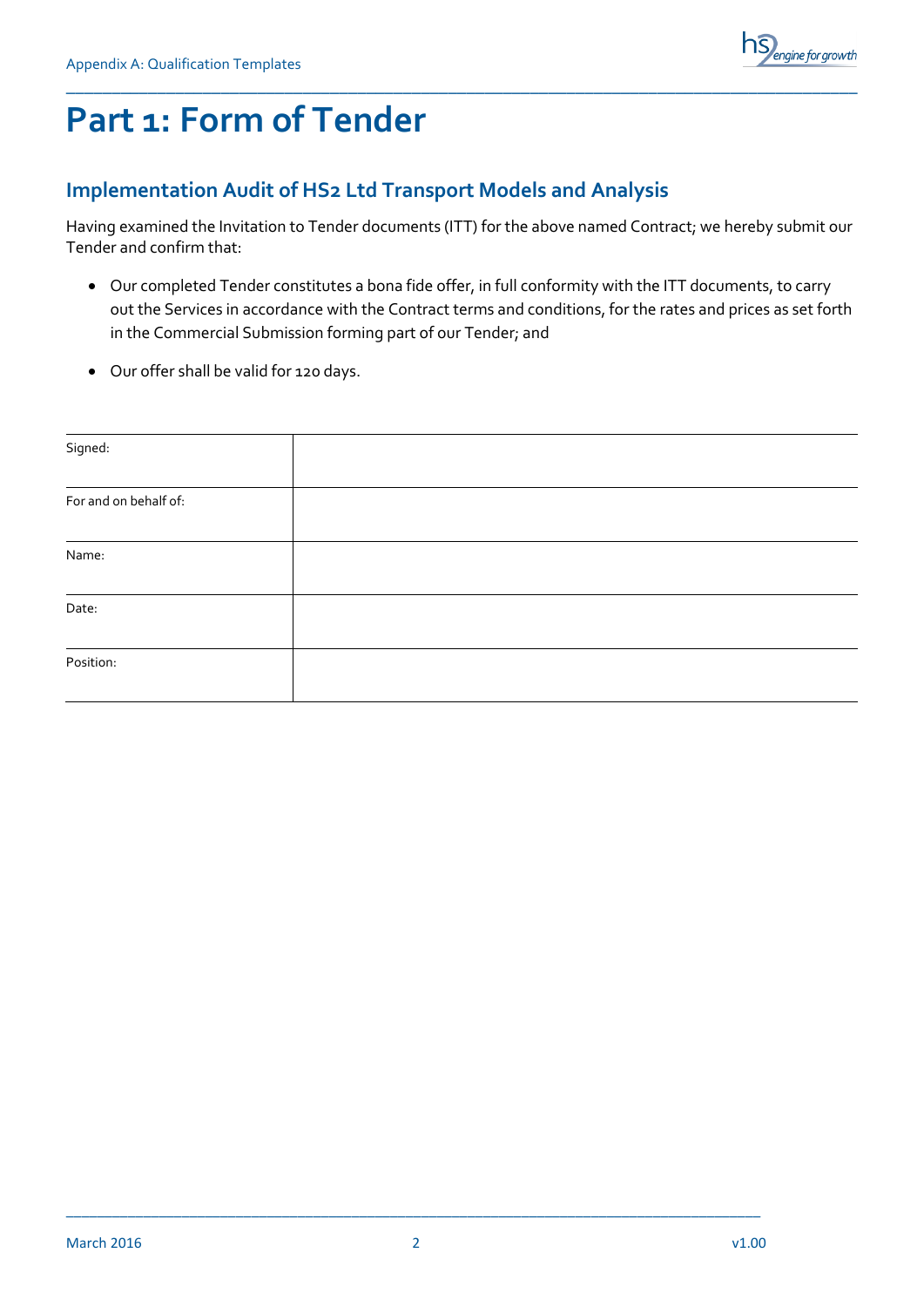

### **Part 2: Certificate of Bona Fide Tender**

#### **Implementation Audit of HS2 Ltd Transport Models and Analysis**

We, the undersigned, certify that:

This is a bona fide Tender intended to be competitive and the amount has not been fixed or adjusted by any agreement or arrangement with any other person or persons;

We have not and shall not undertake any of the following acts prior to the award of a formal Package Order:

Communicate to a person or persons other than HS2 Ltd, the amount or approximate amount of the Tender or any part thereof except where necessary, in confidence, to obtain Tenders required for the preparation of this Tender;

Obtain or attempt to obtain, directly or indirectly, from any person or persons information concerning any other Tender submitted by another organisation in relation to this procurement process;

Enter into any agreement or arrangement with any other person or persons:

- to fix or adjust any Tender price;
- such that said person or persons shall refrain from submitting a Tender or as to the amount of Tender or any part thereof to be submitted by such person(s);

Offer, pay, give or agree to pay or give any sum of money or valuable consideration directly or indirectly to any person or persons for doing, agreeing to do or having done or causing, agreeing to cause or having caused to be done to any Tender for these Services any act or thing of the sort described above;

Commit an offence under the Bribery Act 2010 or give any fee or reward the receipt of which is an offence under sub-Part 2 of Part 117 of the Local Government Act 1972.

In this certificate "any person or persons" refers to any body or association, incorporated or unincorporated, and any "agreement or arrangement" including any such transaction, formal or informal and, whether legally binding or not.

| Signed:               |  |
|-----------------------|--|
| For and on behalf of: |  |
| Name:                 |  |
| Date:                 |  |
| Position:             |  |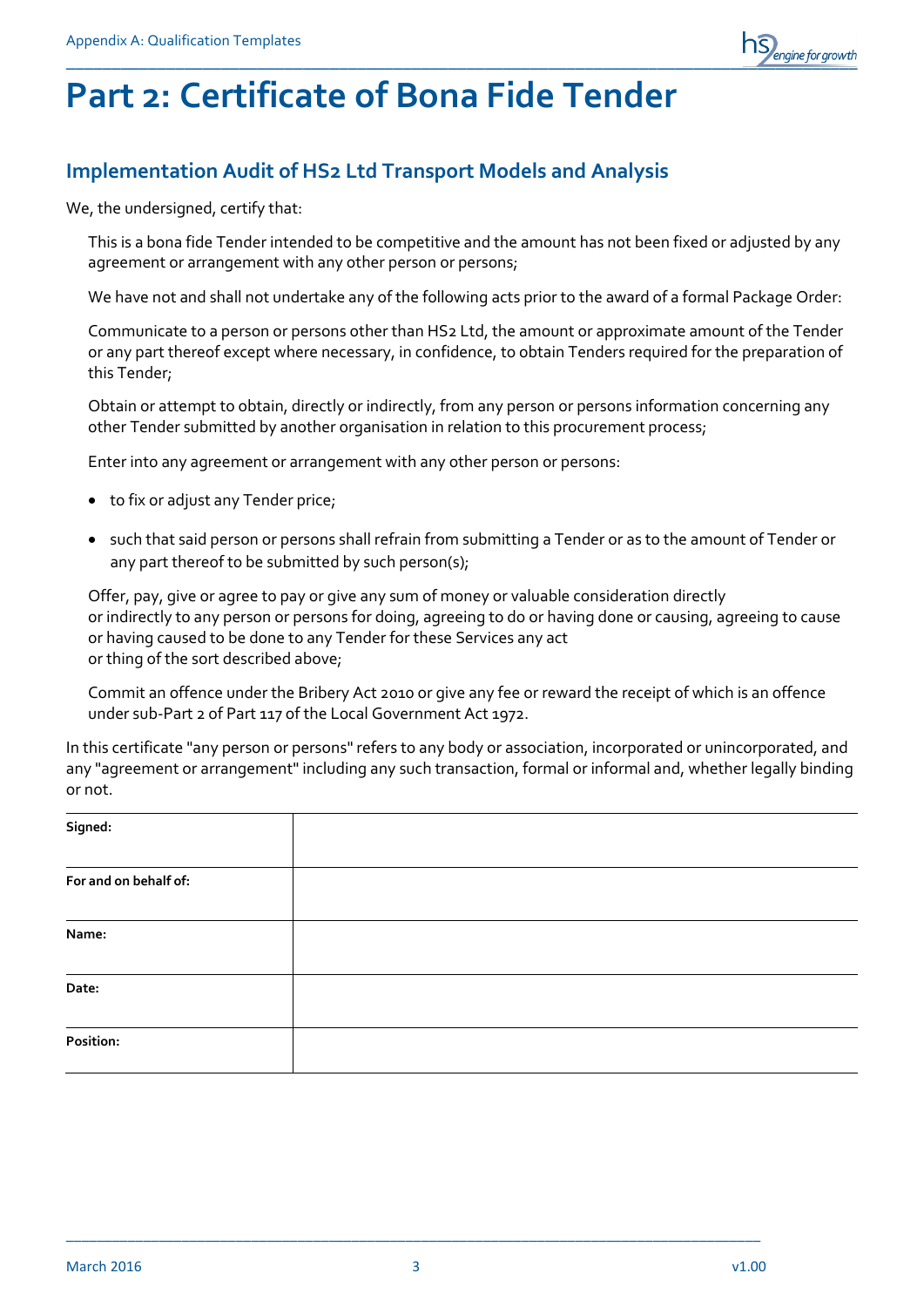

### **Part 3: ITT Amendments**

#### **Implementation Audit of HS2 Ltd Transport Models and Analysis**

We acknowledge acceptance of the following modifications of the ITT documents:

| Date | Number | Method of transmission | Title |
|------|--------|------------------------|-------|
|      |        |                        |       |
|      |        |                        |       |
|      |        |                        |       |
|      |        |                        |       |
|      |        |                        |       |

Note:

Either in response to requests for additional information or clarification in respect of this ITT, or in its own right, HS2 Ltd may modify the ITT in any respect, by way of clarification, addition, deletion or otherwise, prior to the closing date. The Tenderer shall incorporate such modification(s), confirmation of which shall be made in this Part of the Form of Tender.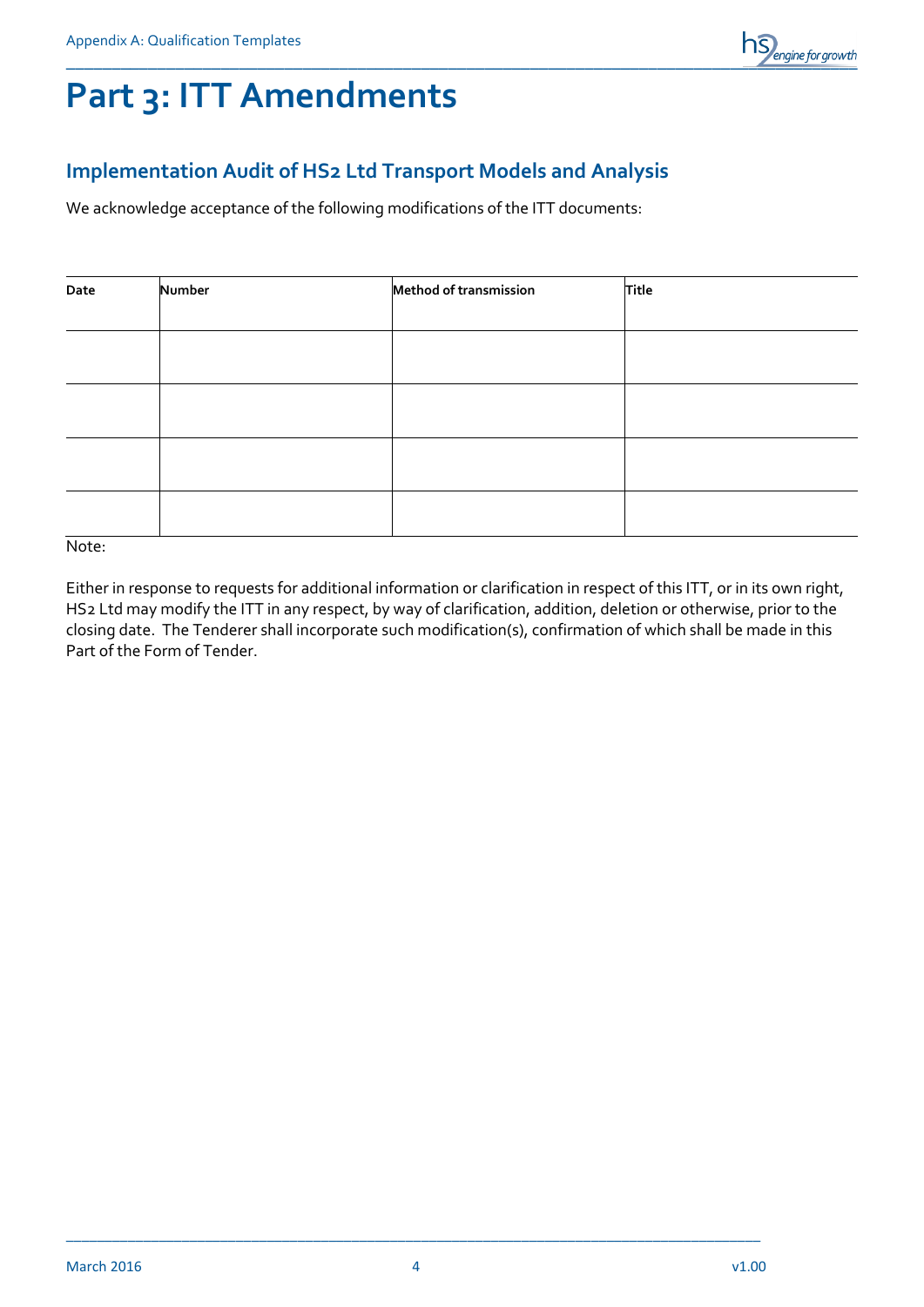

### **Part 4: Schedule of Qualifications**

### **Implementation Audit of HS2 Ltd Transport Models and Analysis**

Tenderers must provide a statement in the e-Tendering System confirming acceptance of the contract terms and conditions enclosed with the ITT documents. In the event that the Tenderer cannot comply with any of the contract terms and conditions under any circumstances or at any price and therefore wishes to make any qualification, then the precise alternative wording, together with the commercial benefit to HS2 Ltd should any qualification be accepted, should be clearly stated using this form. Only those qualifications so stated below shall be considered by HS2 Ltd, and any qualifications raised or submitted at a later date will not be considered.

Provide details below:

| Document Reference and Original Text Proposed Changes | Benefit to HS2 Ltd |
|-------------------------------------------------------|--------------------|
|                                                       |                    |
|                                                       |                    |
|                                                       |                    |
|                                                       |                    |
|                                                       |                    |
|                                                       |                    |
|                                                       |                    |
|                                                       |                    |
|                                                       |                    |